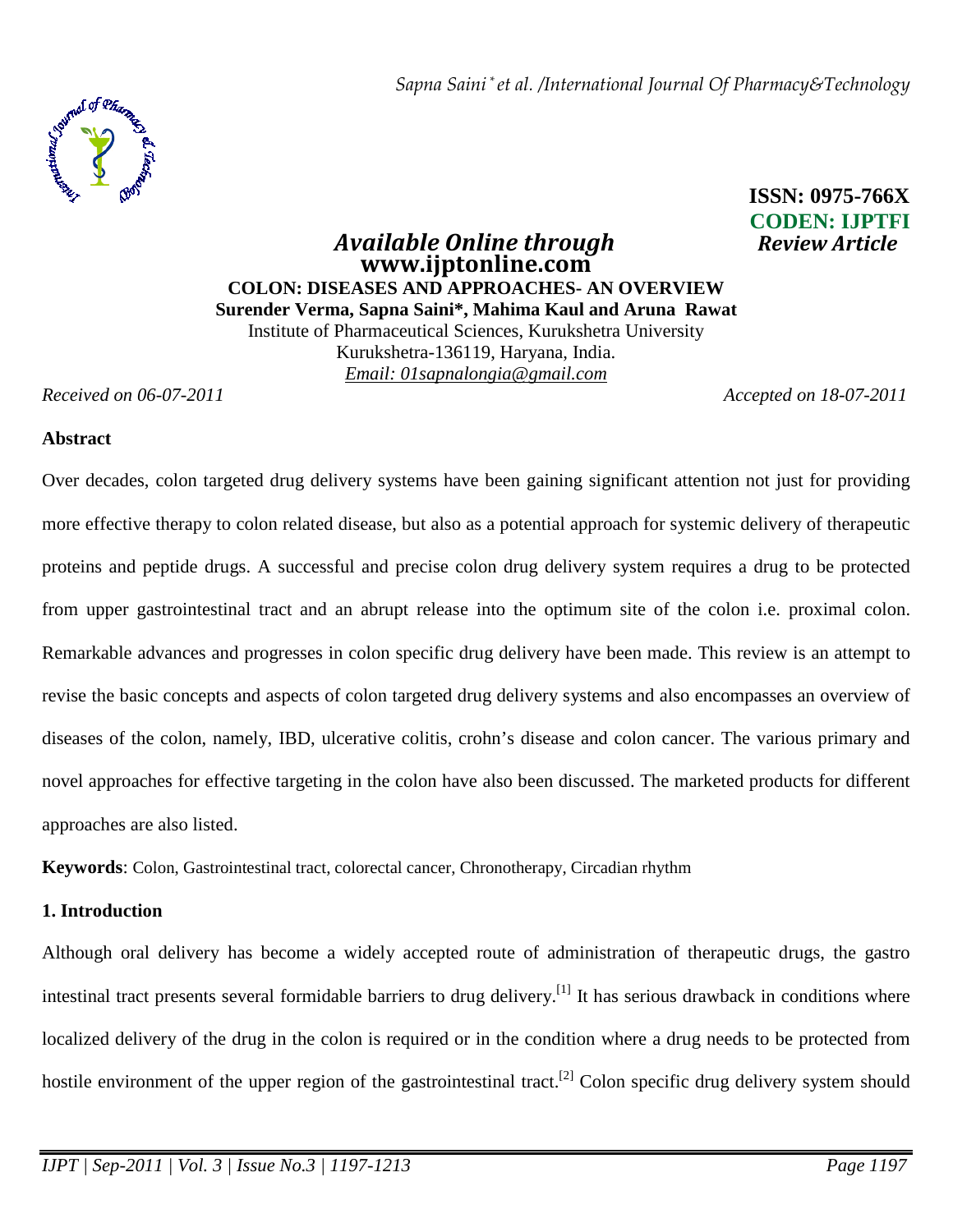be capable of protecting the drug en route to the colon i.e. drug release and absorption should not occur in the stomach as well as in the small intestine, but the drug only released and absorbed once the system reaches to the colon.<sup>[3]</sup> Colonic delivery offers numerous therapeutic advantages like drugs, which are destroyed by the stomach acid and metabolized by pancreatic enzymes are minimally effected in the colon.<sup>[4]</sup> In addition to providing more effective therapy of the colon related diseases such as irritable bowel disease including ulcerative colitis and crohn's disease, amebiosis, colonic cancer and local colonic pathologies, colon-specific delivery has potential to address important unmet therapeutic needs including oral delivery of macromolecular drugs.<sup>[5]</sup> Colon is also a potential site for treatment of disease sensitive to circadian rhythms such as asthma, angina, arthritis, etc.<sup>[6]</sup> Various colon specific drug delivery systems are being developed by taking advantages of the luminal pH in the ileum and microbial enzymes in the colon.<sup>[7]</sup> In general, four primary approaches have been proposed for colon-specific delivery namely prodrugs, pH- dependent, time dependent, and microflora-activated systems.<sup>[8]</sup> Most recently new colon specific delivery system are developed .These are pressure controlled colon delivery capsule, CODESTM, osmotically controlled drug delivery system, pulsincap system, time clock system etc. <sup>[9]</sup>

Some diseases and drugs which are generally used for the colon targeting sites as shown in table  $1$ .<sup>[10]</sup>

| <b>Targeted sites</b> | <b>Diseases</b>                                                     | <b>Drugs</b>                                       |
|-----------------------|---------------------------------------------------------------------|----------------------------------------------------|
| Topical action        | Inflammatory bowel syndrome, Inflammatory   Hydrocortisone,         | Budesonide,                                        |
|                       | bowel disease, Crohn's disease, Chronic Prednisolone, Sulfasalazine |                                                    |
|                       | pancreatic                                                          |                                                    |
| Local action          | Pancreactomy,<br>cystic                                             | fibrosis, colorectal Digestive enzyme supplements, |
|                       | cancer                                                              | 5-Flouro Uracil                                    |
| Systemic action       | To prevent gastric irritation and first pass   NSAIDS, Steroids     |                                                    |
|                       | metabolism                                                          |                                                    |

**Table 1: Colon targeting sites, Diseases and Drugs.**

# **Rational for the development of oral colon targeted drug delivery [11]**

Treatment of local pathologies

Chronotherapy (asthma, hypertension, cardiac arrhymias, arthritis or inflammation)

Greater responsiveness to the absorption enhancers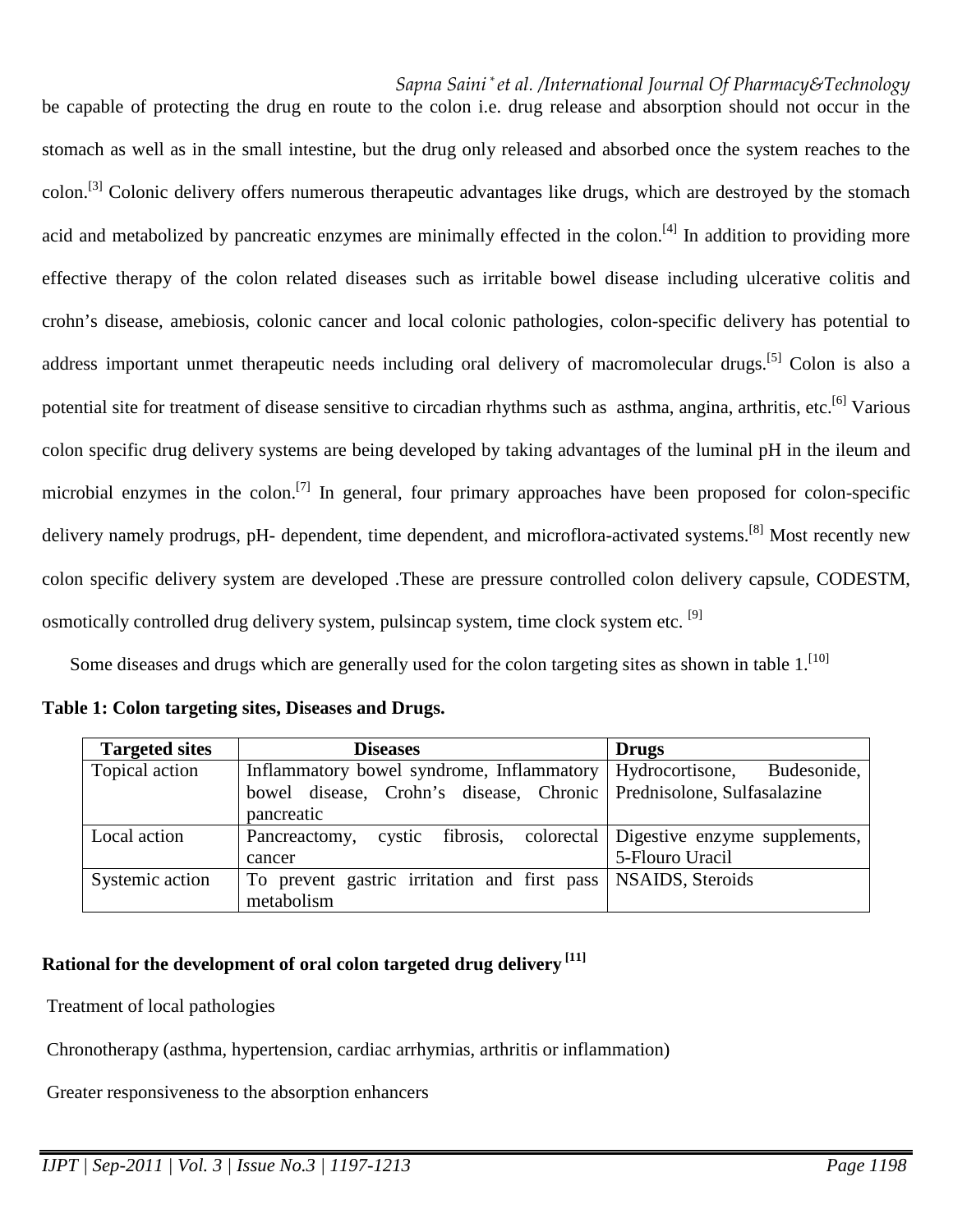Less enzymatic activity

Site for delivery of delicate drugs (Proteins and Peptides)

Oral delivery of vaccines as it is rich in lymphoid tissue

# **2. Colonic diseases**

Crohn's disease

Ulcerative colitis

Inflammatory bowel syndrome

Colon cancer

# **2.1 Inflammatory bowel diseases**

Inflammatory bowel disease (IBD) is often localized to specific sites in the gastrointestinal tract (GIT) and comprised of two specific conditions:-

- 1. Ulcerative colitis (UC)
- 2. Crohn's disease  $(CD)$ <sup>[12]</sup>

 **Ulcerative colitis (UC)** is an inflammatory destructive disease of the large intestine characterized by motility and secretion disorders such as acute flare-up, diarrhoea, bleeding ulcer, pus discharge etc. It may also be called as colitis or proctitis.[13, 14] It is thought to result from a dysregulated mucosal response in the intestinal wall facilitated by defects in the protective barrier function of the intestinal epithelium and the mucosal immune system.[15]

**Crohn's disease (CD)** differs from UC, because it causes deeper inflammation within the intestinal wall. There is discontinuous distribution of lesions and may involve any part of GIT from oral cavity to colon. It is an idiopathic, relapsing chronic inflammatory disease also called as regional enteritis. [13,16, 17]

**2.2 Inflammatory bowel syndrome** is characterized by a variable combination of unexplained chronic and recurrent symptoms attributed to intestine, abdominal pain, disturbed defecation (urgency, straining, incomplete evacuation, altered stool form and frequency) and bloatedness.<sup>[18]</sup>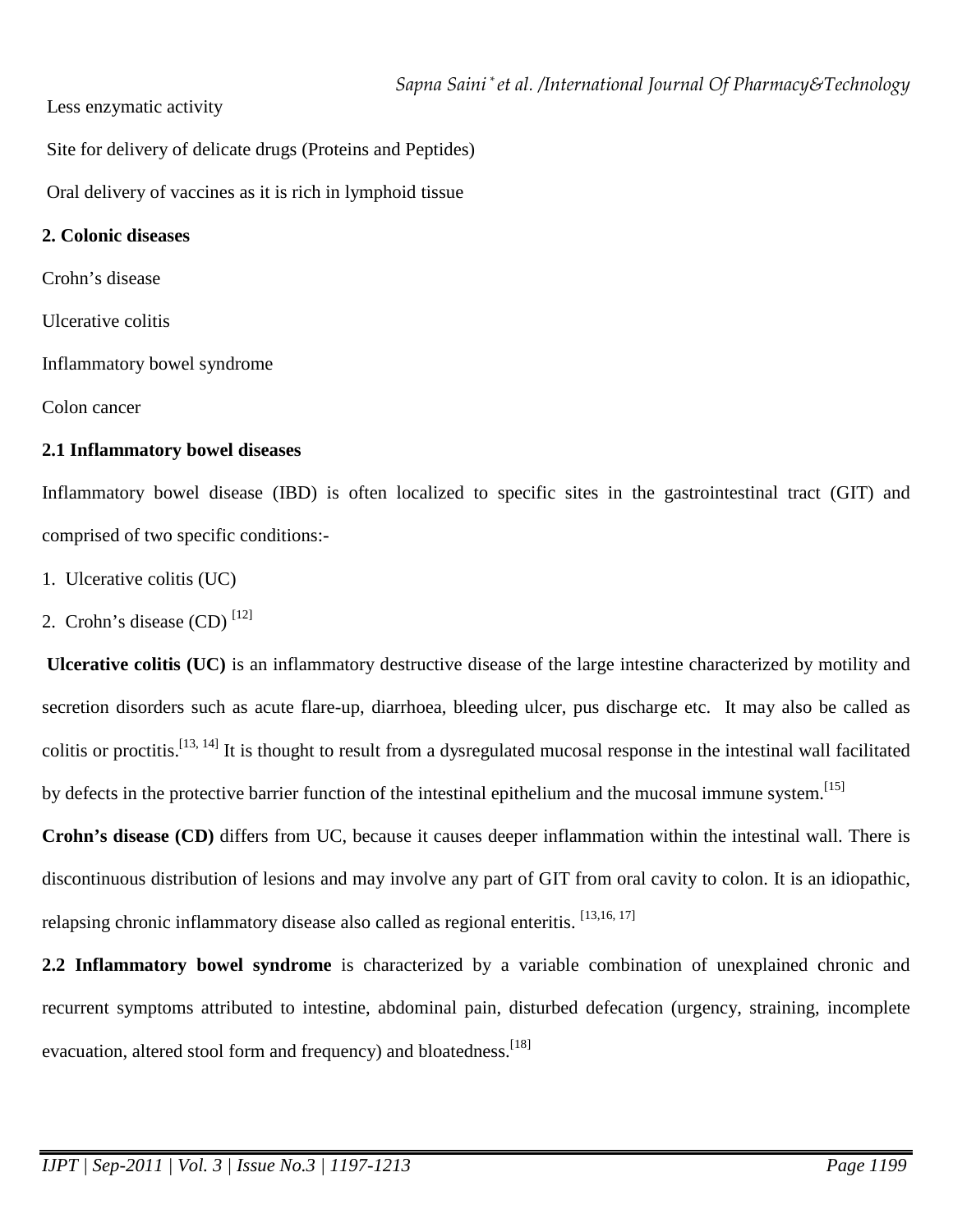**2.3 Colorectal cancer** results from an accumulation of mutation in tumor suppressor genes and oncogenes. Colorectal cancer is the second leading cause of cancer death in the United States and progresses through a series of clinical and histopathological stages ranging from single crypt lesions through small benign tumors (adenomatous polyps). $^{[19]}$ 

# **3. Approaches used for site specific drug delivery to colon:**

# **[A]- Primary approaches for CDDS**

- a) Microbially triggered drug delivery to colon.
- i) Prodrug approach
- ii) Polysaccharide based approach
- b) pH sensitive systems
- c) Delayed release or Time controlled release system

# **[B]- Newly developed approaches for CDDS**

- a) Pressure controlled drug delivery system (PCDDS)
- b) CODESTM (a novel colon targeted delivery system)
- c) Osmotic controlled drug delivery to colon (OROS-CT)

# **(A) Primary Approaches**

# **(a) Microbial triggered colon targeted drug delivery system**

The human colon is a dynamic and ecologically diverse environment containing over 400 distinct species of bacteria with a population of  $10^{11}$  to  $10^{12}$  CFU/ml with Bacteroides, Bifidobacterium, Eubacterium, Lactobacillus etc. greatly outnumbering other species (over 60% of total cultivable flora).<sup>[20]</sup> There are number of factors affecting the GIT microflora such as host factors including species, strain and individual differences, redox potential, bile salt, antibodies etc. age factor, GIT disorder, environmental factors such as diet, drug etc. and bacterial factors such as bacterial metabolites,  $pH$  etc.<sup>[21]</sup>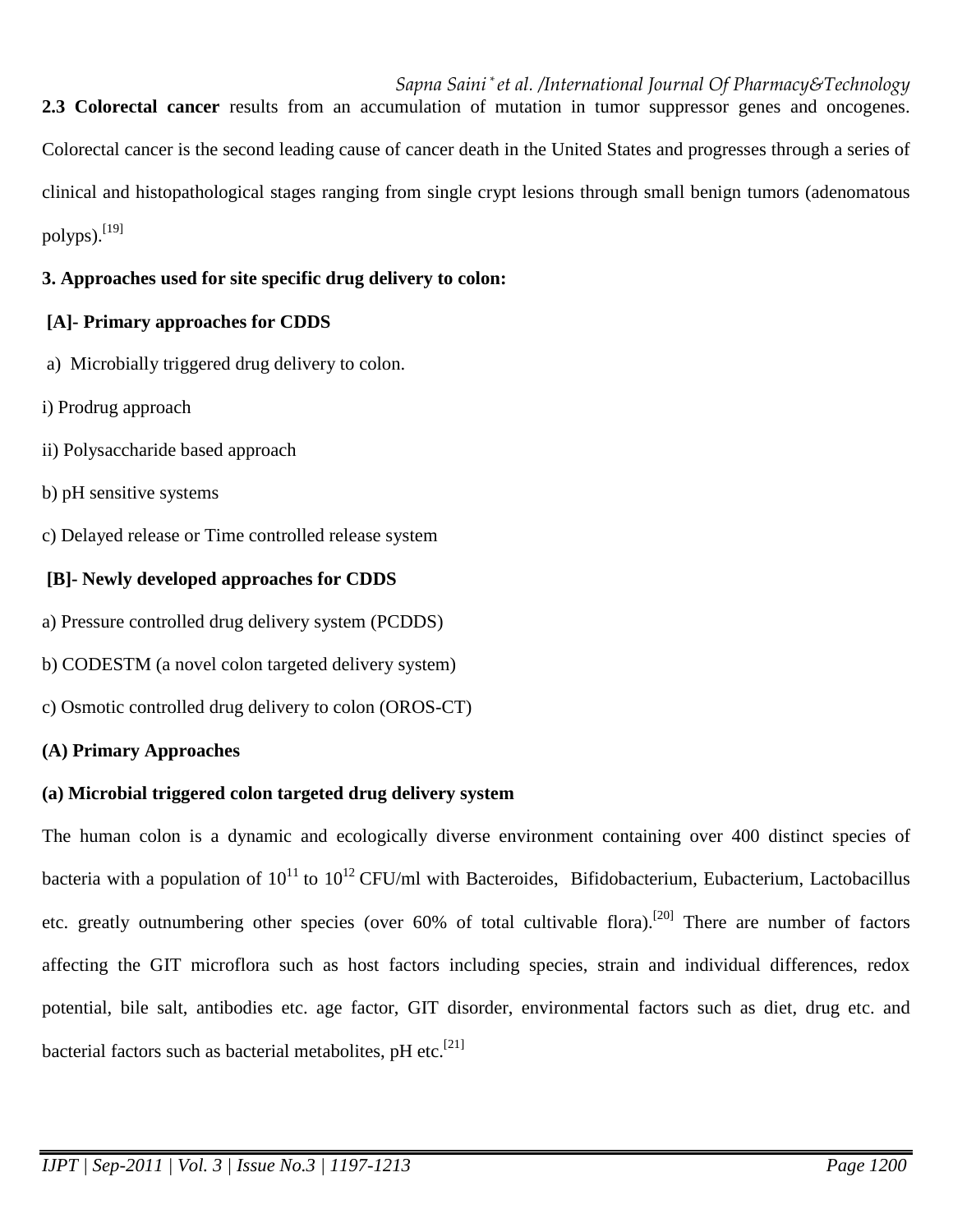# **i) Prodrug approach**

The specific delivery of drug to the colon by prodrug, polymeric prodrug and polymeric system has evoked a great interest in recent times.[22] Prodrug is pharmacologically inactive derivative of a parent drug molecule that requires spontaneous or enzymatic transformation in vivo to release the active drug. For colonic delivery of drugs, prodrugs are designed to minimal absorption and hydrolysis in the tracts of the upper GIT and undergo enzymatic hydrolysis in the colon, thereby releasing the active drug.  $[23]$ 

| Table 2: Prodrugs evaluated for colon-specific drug deliver with their in vitro/in vivo performance <sup>[24]</sup> |  |  |  |  |
|---------------------------------------------------------------------------------------------------------------------|--|--|--|--|
|---------------------------------------------------------------------------------------------------------------------|--|--|--|--|

| <b>Carrier</b>                        | <b>Drug</b><br>investigated    | Linkage<br>hydrolyzed  | In<br>vitro/<br>In vivo<br>model | Performance of the prodrug<br>conjugate                                                                                                        |
|---------------------------------------|--------------------------------|------------------------|----------------------------------|------------------------------------------------------------------------------------------------------------------------------------------------|
|                                       |                                |                        | used                             |                                                                                                                                                |
| Azo conjugates                        |                                |                        |                                  |                                                                                                                                                |
| Sulphapyridine (SP)                   | 5-ASA                          | Azo linkage            | Human                            | Site specific with a lot of side<br>effects associated with SP                                                                                 |
| p-Aminohippurate                      | 5-ASA                          | Azo linkage            | Human                            | The prodrug was site specific<br>with lesser side effects                                                                                      |
| Amino acid                            |                                |                        |                                  |                                                                                                                                                |
| conjugates<br>Glutamic acid           | Salicylic acid                 | Amide<br>linkage       | In vitro                         | Primary location of the<br>hydrolysis of the prodrug was<br>colon and the prodrug was not<br>absorbed from the upper GIT                       |
| <b>Saccharide carriers</b><br>Glucose | Dexamethasone<br>/prednisolone | Glycosidic<br>linkage  | Rat                              | Dexamethasone prodrug was<br>site specific and 60% of oral<br>dose reached the cecum. Only<br>15% of prednisolone prodrug<br>reached the cecum |
| Glucuronide                           |                                |                        |                                  |                                                                                                                                                |
| conjugates<br>Glucuronic acid         | Budesonide                     | Glucuronide<br>linkage | Rat                              | Was found to be superior than<br>budesonide itself for<br>treatment of colitis                                                                 |
|                                       | Dexamethasone                  | Glucuronide<br>linkage | Rat                              | A 30 fold increase in<br>glucuronidase activity was<br>found between distal small<br>intestine and cecum of the<br>normal rat                  |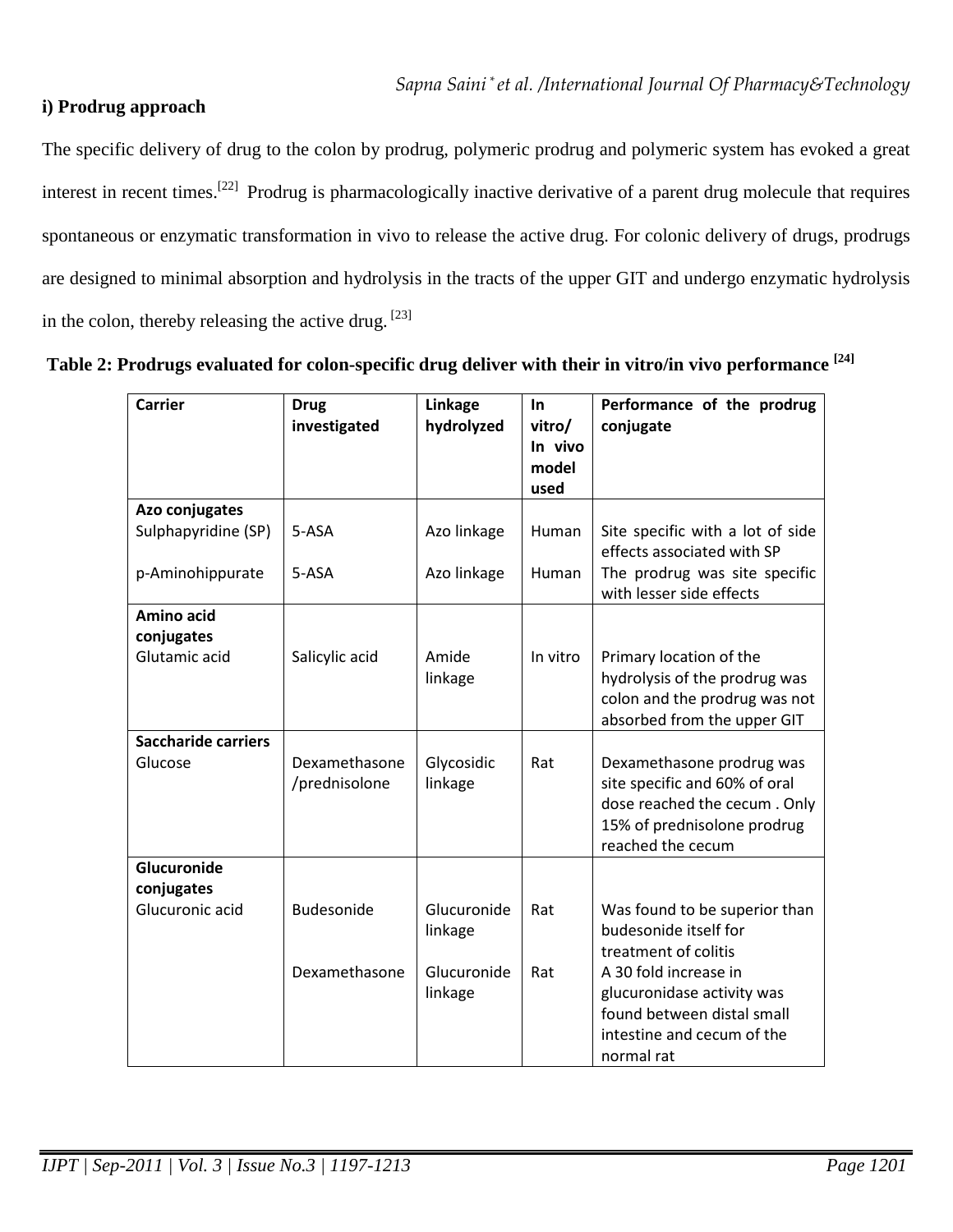| Dextan conjugates | Naproxen | Ester linkage | Rabbit | Drug regeneration took place<br>in GIT. The relative                           |
|-------------------|----------|---------------|--------|--------------------------------------------------------------------------------|
|                   |          |               |        | bioavailabiliy of conjugates as<br>compare to naproxen taken<br>orally was 62% |
|                   |          |               |        |                                                                                |

# **ii) Polysacccharides Based Approach**

The rationale for the development of a polysaccharide based colon delivery system for is the presence of large amounts of polysaccharidases in the human colon as it is inhabited by a large number and variety of bacteria which secrete many enzymes e.g. β-D-glucosidase, β-D-galactosidase, amylase, pectinase, xylanase, β-D-xylosidase, dextranase, etc.<sup>[25,26]</sup> The bacterial enzymes of colon degrades the carrier polymer and release the contents for localized and systemic absorption through colon.<sup>[27]</sup>

**Table 3: Microbially degradable materials used for colonic delivery [28]** 

| <b>Class</b>         | <b>Examples</b>                                                                                                                                                  |
|----------------------|------------------------------------------------------------------------------------------------------------------------------------------------------------------|
| <b>Disaccharides</b> | Lactose, Maltose                                                                                                                                                 |
| Oligosaccharides     | Cellobiose, Cyclodextrin, Lactulose                                                                                                                              |
| Polysaccharides      | Alginates, Amylose, Arabinogalactan, Cellulose,<br>Chitosan, Dextran, Galactomannan, Inulin,<br>Karaya gum, Pectin, Starch, Xylan, Xanthan and<br>Tragacanth gum |

# **b) pH sensitive polymer drug deliver to colon**

pH sensitive drug delivery system (PSDDS) are gaining importance as these systems deliver the drug at specific time as per the pathophysiological need of the disease, resulting in improved patient compliance. PSDDS wherein the drug release is controlled primarily by the delivery system, stimuli induced PSDDS in which release is primarily controlled by the stimuli, such as the pH present in the intestinal tract. The pH range of fluids in various segments of gastrointestinal tract may provide environmental stimuli for responsive drug release.<sup>[29]</sup> Radiotelemetry shows the highest pH levels (7.5 $\pm$ 0.5) in the terminal ileum. On entry into the colon, the pH drops to 6.4 $\pm$ 0.6. The pH in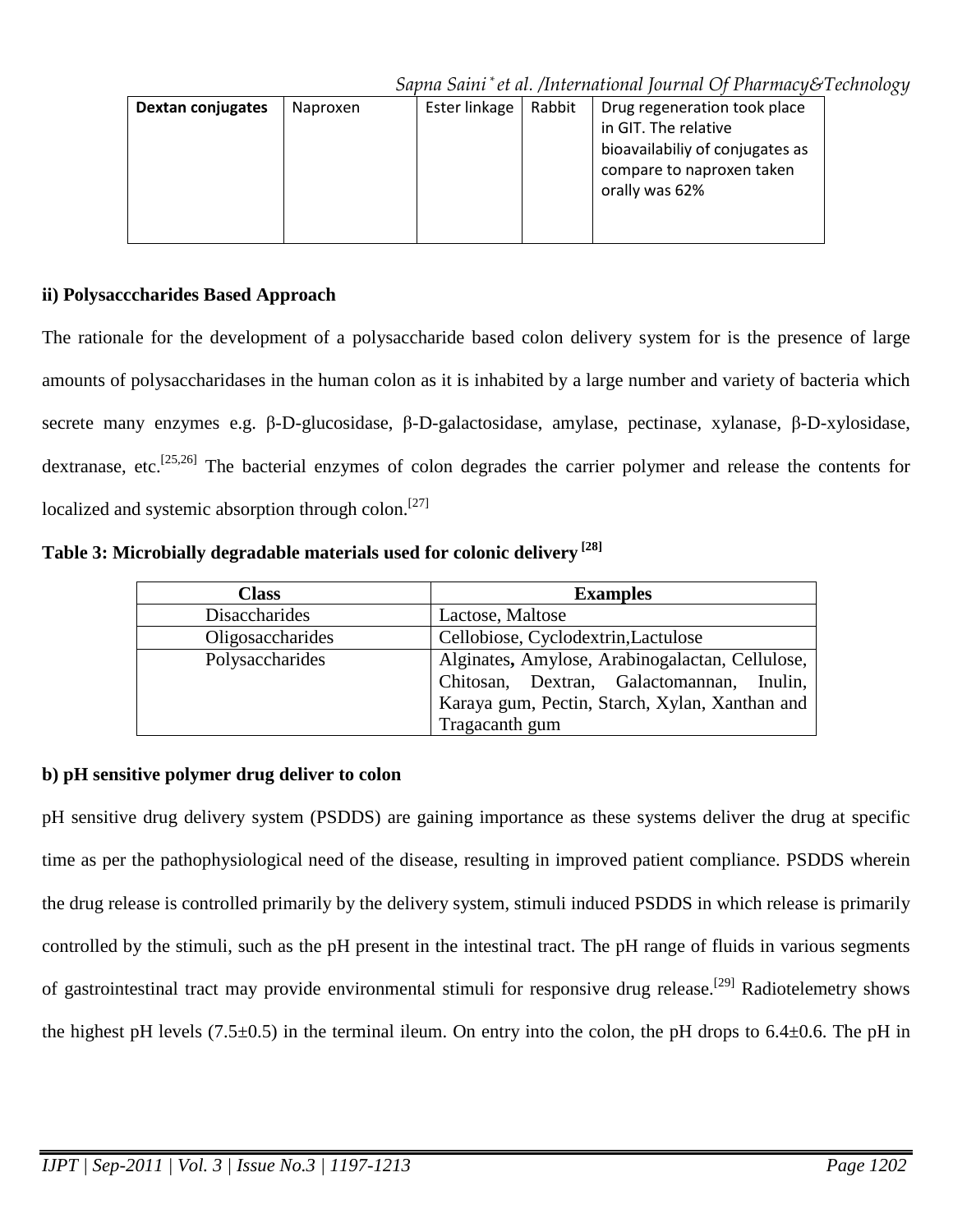*Sapna Saini \* et al. /International Journal Of Pharmacy&Technology* the mid colon is  $6.6\pm0.8$  and in the left colon 7.0 $\pm$ 0.7. There is a fall in pH on entry into the colon due to the presence of short chain fatty acids arising from bacterial fermentation of polysaccharides.<sup>[30]</sup>

# **Polymers used in pH sensitive drug delivery system:**

Most commonly pH dependent coating polymers used are copolymers of acrylic and methacrylic acid esters which contains a low levels of quaternary ammonium groups- Eudragit RS (RS 100), Eudragit RL (RL 100), Eudragit L 100, Eudragit L 100-55 and Eudragit S 100, which dissolves at pH ranges from 5.5-7.0 and hence none of these polymers are suitable to be used alone for coating of dosage forms that would start releasing the drug at pH 6.5 although this has been generally accepted as the desired pH for colon targeted delivery.<sup>[31]</sup>

**Table 4: Marketed products of pH dependent system [32]** 

| Drug       | <b>Trade Name</b> | <b>Formulation</b>       |
|------------|-------------------|--------------------------|
| Mesalamine | Asacol            | Eudragit S coated tablet |
| Mesalamine | Salofac           | Eudragit L coated tablet |
| Mesalamine | Claversal         | Eudragit L coated tablet |
| Budesonide | <b>Entocort</b>   | Eudragit L coated beads  |

# **c) Delayed (Time Controlled Release System) release drug delivery to colon**

There has always been a controversy about the usefulness of pH dependent polymers for colon targeted delivery due to high pH variability of GI tract. To overcome this problem time controlled systems are used along with pH dependent systems.<sup>[33]</sup> Time controlled delivery has been achieved by applying coats onto drug containing cores which delaying the release through different mechanisms or alternatively based on capsule-shaped and osmotic devices.<sup>[34]</sup> Enteric coated time- release press coated (ETP) tablet (fig. 1) are composed of three components i.e. a drug containing core tablets (rapid release function), the press coated swellable hydrophobic polymer layer (Hydroxy- propyl cellulose layer, time release function), and an enteric coating layer ( acid resistance function). After gastric emptying the enteric coating layer rapidly dissolves and the intestinal fluid begins to slowly erode the press coated polymer (HPC) layer. When the erosion front reaches the core tablet, rapid drug release occur.<sup>[23]</sup>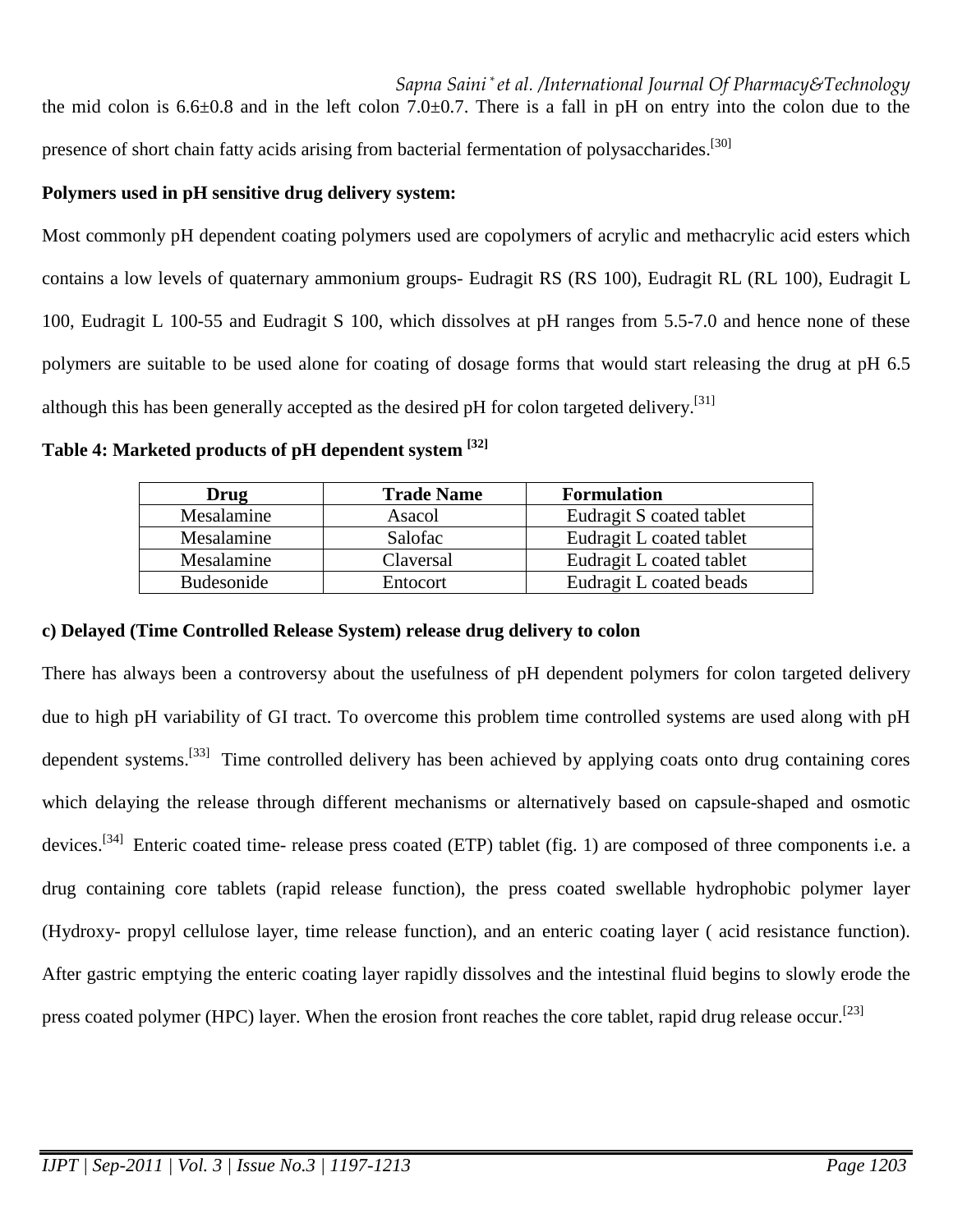

# **Figure 1: Design of enteric coated timed-release press coated tablet (ETP Tablet) [23]**

#### **(B) New drug approaches for colon targeting**

#### **a) Pressure controlled drug delivery system**

GIT pressure is another mechanism that is utilized to initiate the release of the drug in the distal part of the gut. The muscular contraction of the gut wall generates this pressure which is responsible for the grinding and propulsion of the intestinal contents. The pressure generated varies in the intensity and duration throughout the GI tract while the colon is considered to have higher luminal pressure due to the process that occurs during stool formation. Capsule shells fabricated from a water insoluble polymer such as ethyl cellulose have been used for this purpose. <sup>[35]</sup> The delivery ability of a pressure- controlled colon delivery capsule (PCDC) containing caffeine as a test drug was evaluated after oral administration to healthy human volunteers. These kinds of PCDCs having different thickness of a water insoluble polymer membrane were prepared by coating the inner surface of the gelatin capsule with ethyl cellulose (EC).<sup>[36]</sup> Hu et al. used the biomagnetic measurement system (BMS) to estimate the GI transit characteristics of this system in healthy volunteers. It is found that the capsule reaches at the ascending colon 4 and 5 h after oral administration in two subjects while a model drug, caffeine, was first detected in the saliva of the same two subjects 6 and 5 h following oral administration, respectively.<sup>[37]</sup> PCDCs were prepared from capsular shaped suppositories, which were spray coated with ethanolic EC and using fluorescein (FL) as model drug and by employing a pharmaceutical coating machine, Hicoater-mini®. <sup>[38]</sup> All examples stated indicate that PCDCs were able to deliver the drug efficiently to the colon.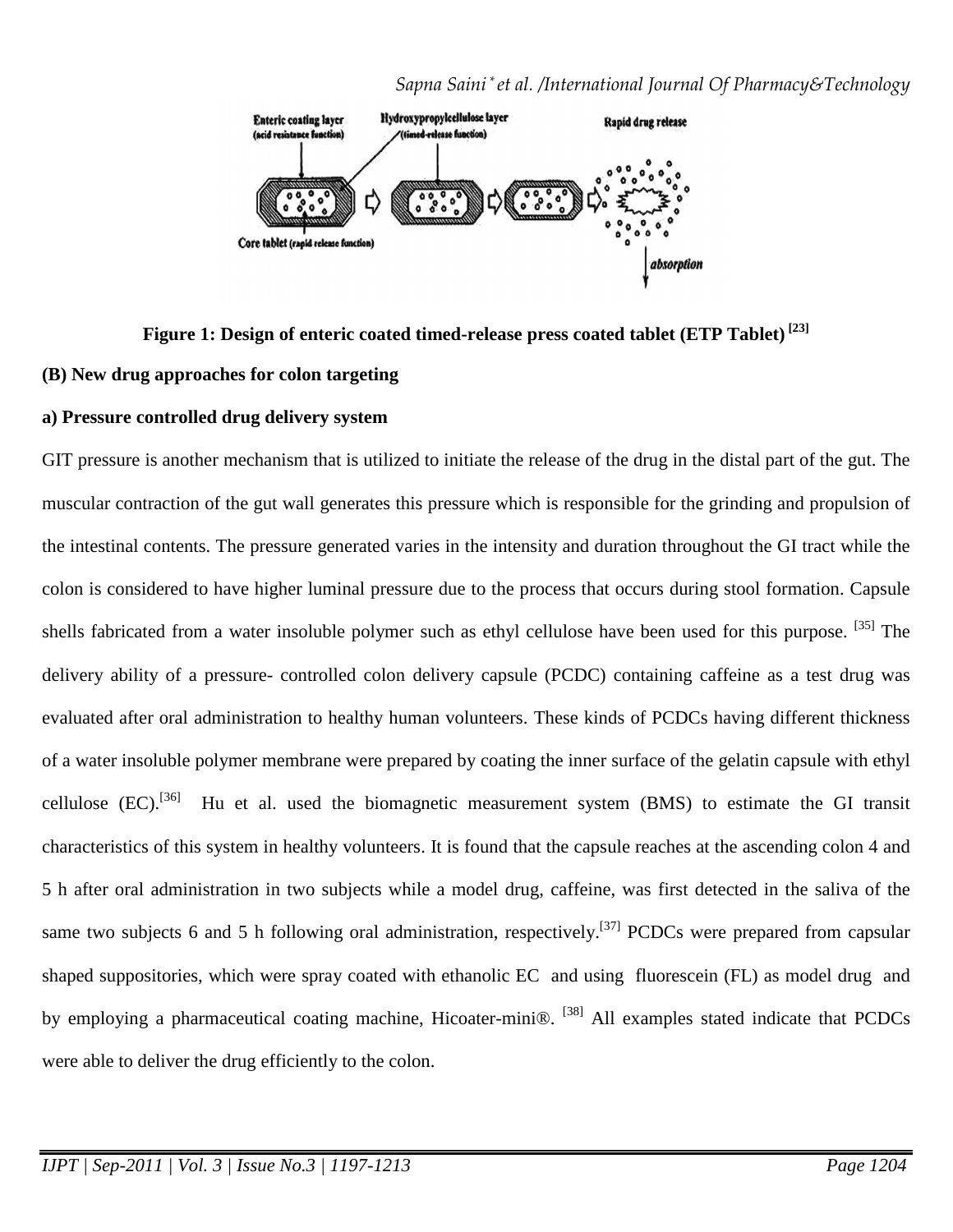# **b) Osmotically regulated drug delivery system**

A significant milestone in oral NDDS is the development of the osmotic drug delivery system, an innovative and highly versatile drug delivery system. Osmotic drug delivery system (ODDS) differ from diffusion- based system in that; the delivery of active agent (s) is driven by an osmotic gradient rather than the concentration of drug in the device.<sup>[39]</sup> Osmotic systems utilizes the principle of osmotic pressure for the delivery of drugs.. They are also known as gastrointestinal therapeutic system. Alza corporation of the USA was first to develop an oral osmotic pump and still they leading in this field with the technology named OROS<sup>[40]</sup>

# **Figure 2: CPOP tablet before and after dissolution studies [41]**



|  | Table 5: Marketed products of different osmotic systems [42] |  |
|--|--------------------------------------------------------------|--|
|--|--------------------------------------------------------------|--|

| <b>Product name</b> | <b>Active</b>       | <b>Design</b>             | <b>Dose</b>           |
|---------------------|---------------------|---------------------------|-----------------------|
| Acutrim             | Phenylpropanolamine | Elementary pump           | $75 \text{ mg}$       |
| Alpress LP          | Prazosin            | Push-Pull                 | $2.5 - 5$ mg          |
| Covera HS           | Verapamil           | Push-Pull with time delay | 180,240 mg            |
| Ditropan CR         | Oxybutinin chloride | Push-Pull                 | $5,10$ mg             |
| Dynacire CR         | Isradipine          | Elementary pump           | $5,10$ mg             |
| Efidac 24           | Pseudoephiderine    | Elementary pump           | 60 mg IR,180<br>mg CR |
| Glucotrol           | glipizide           | Push-Pull                 | $5,10$ mg             |
| Volmax              | Salbutamol          | Elementary pump           | $4,8 \text{ mg}$      |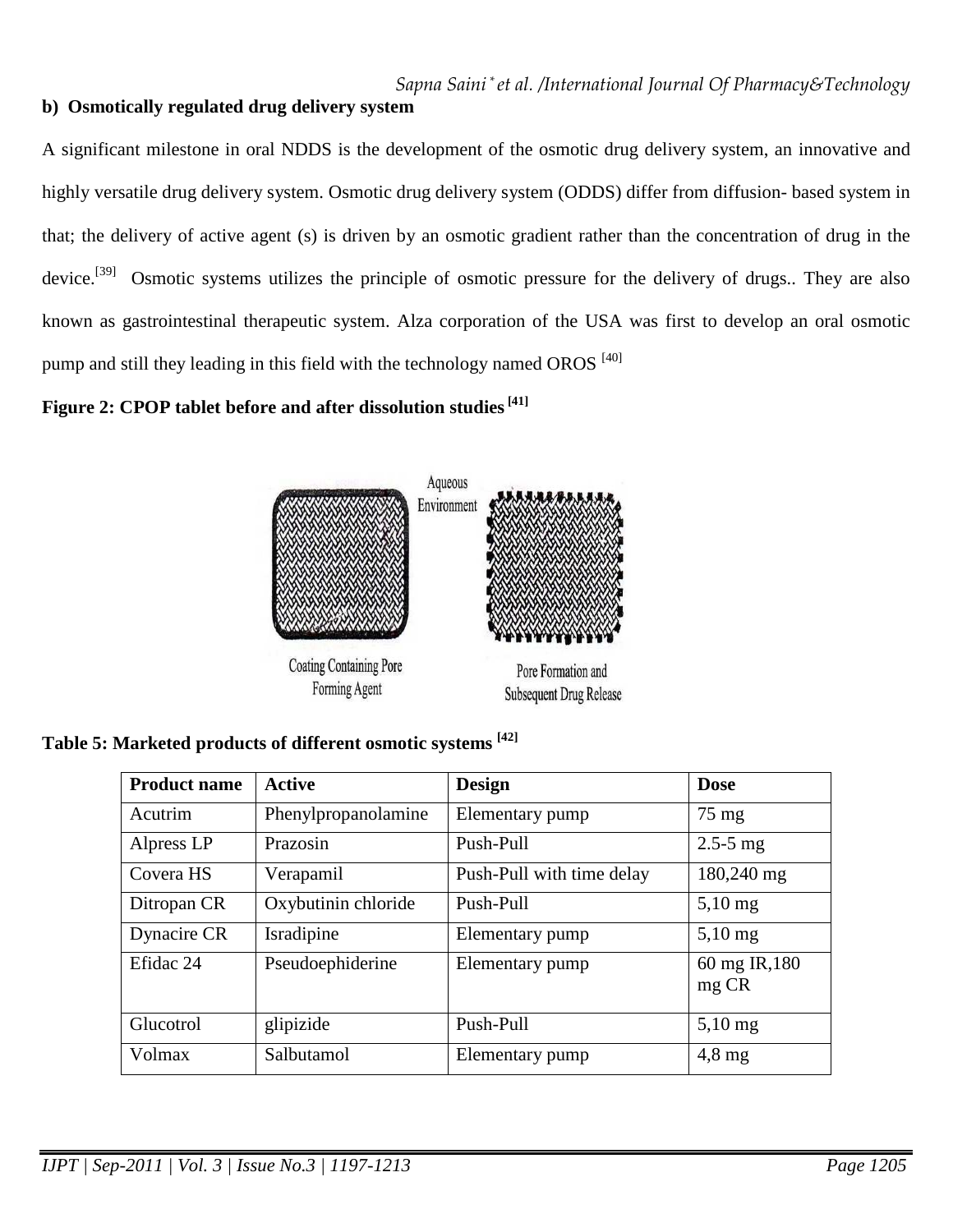*Sapna Saini \* et al. /International Journal Of Pharmacy&Technology* **Table 6: Principle of osmotically driven technologies and designs [43]**

| <b>Technology</b>                                                           | <b>Developer</b>                                                              | <b>Description</b>                                                                                                                                                                                                           |
|-----------------------------------------------------------------------------|-------------------------------------------------------------------------------|------------------------------------------------------------------------------------------------------------------------------------------------------------------------------------------------------------------------------|
| <b>Unitary-core</b>                                                         |                                                                               |                                                                                                                                                                                                                              |
| (a) Elementary<br>osmotic pump<br>(EOP)                                     | Alza corp., USA<br>ADD Technology,<br><b>CH</b>                               | Single- drug composition compressed as a core<br>surrounded by a semipermeable membrane with a<br>drilled orifice EOP containing agents modifying                                                                            |
| 'Standard EOP'                                                              | Sun Pharma., India<br>Alza Corp., USA                                         | the drug kinetics, such as<br>(i) a polymer or wax<br>(ii) salts e.g. sodium chloride for salbutamol                                                                                                                         |
| Single<br>composition                                                       | Watson<br>pharm./Andrx.USP                                                    | EOP with highly porous membrane allowing<br>high-drug loading $(>75%)$                                                                                                                                                       |
| osmotic tablet<br>(SCOT)<br>Self-emulsified                                 | Novartis Pharma.,<br><b>CH</b><br>Ranbaxy, India                              | EOP with incorporated agent for modifying the<br>drug thermodynamic properties (e.g. solubility)<br>such as                                                                                                                  |
| EOP                                                                         | Shire, USA<br>Alza corp., USA<br>Supernus Pharm.,<br>India<br>Alza corp., USA | (i) crystal-habit modifying agents e.g. polymers<br>(ii) complexing agent e.g. $\beta$ -cyclodextrin<br>(iii)surfactants e.g. sodium laurylsulphate<br>(iv)pH-modifying agent e.g. acid or basic agent                       |
| Over-coated<br>EOP                                                          | Osmodica, Arg                                                                 | EOP surrounded by<br>(i) an immediate release drug layer (DOEOP)<br>(ii) entering coating (OROS-CT <sup>TM</sup> )<br>EOP containing sodium bicarbonate to promote<br>the drug release                                       |
| Effervescent<br>EOP<br>(b) controlled<br>porosity<br>osmotic pump<br>(CPOP) | Alza corp., USA                                                               | EOP containing sodium bicarbonate to promote<br>the drug release                                                                                                                                                             |
| 'Standard'<br><b>CPOP</b><br>Self-emulsified<br><b>CPOP</b>                 | Alza corp., USA<br>Merck & co.USA<br>Merck & co.USA                           | Tablet-core surrounded by a membrane that<br>allows the diffusion of the drug<br>CPOP containing agents to modify the drug<br>thermodynamics i.e.<br>(i) complexing agent e.g. cyclodextrins<br>$(ii)$ pH – modifying agents |
| (ii) Multilayer<br>osmotic pumps<br>Push-pull<br>osmotic pump<br>(PPOP)     | Alza corp., USA                                                               | Bi- or tri -layer tablet core composed by a drug<br>layer to disperse the drug and a push -layer which<br>generates a hydrodynamic pressure pushing the                                                                      |
| Push-stick<br>osmotic pump<br>(PSOP)                                        | Alza corp., USA                                                               | drug in one or more passageways<br>PPOP improve to deliver high dose with both a<br>sub-coating of the semipermeable membrane to<br>avoid drug adhesion                                                                      |
| Over-coated                                                                 | Alza corp., USA                                                               | PPOP coated with enteric coating, delivering the                                                                                                                                                                             |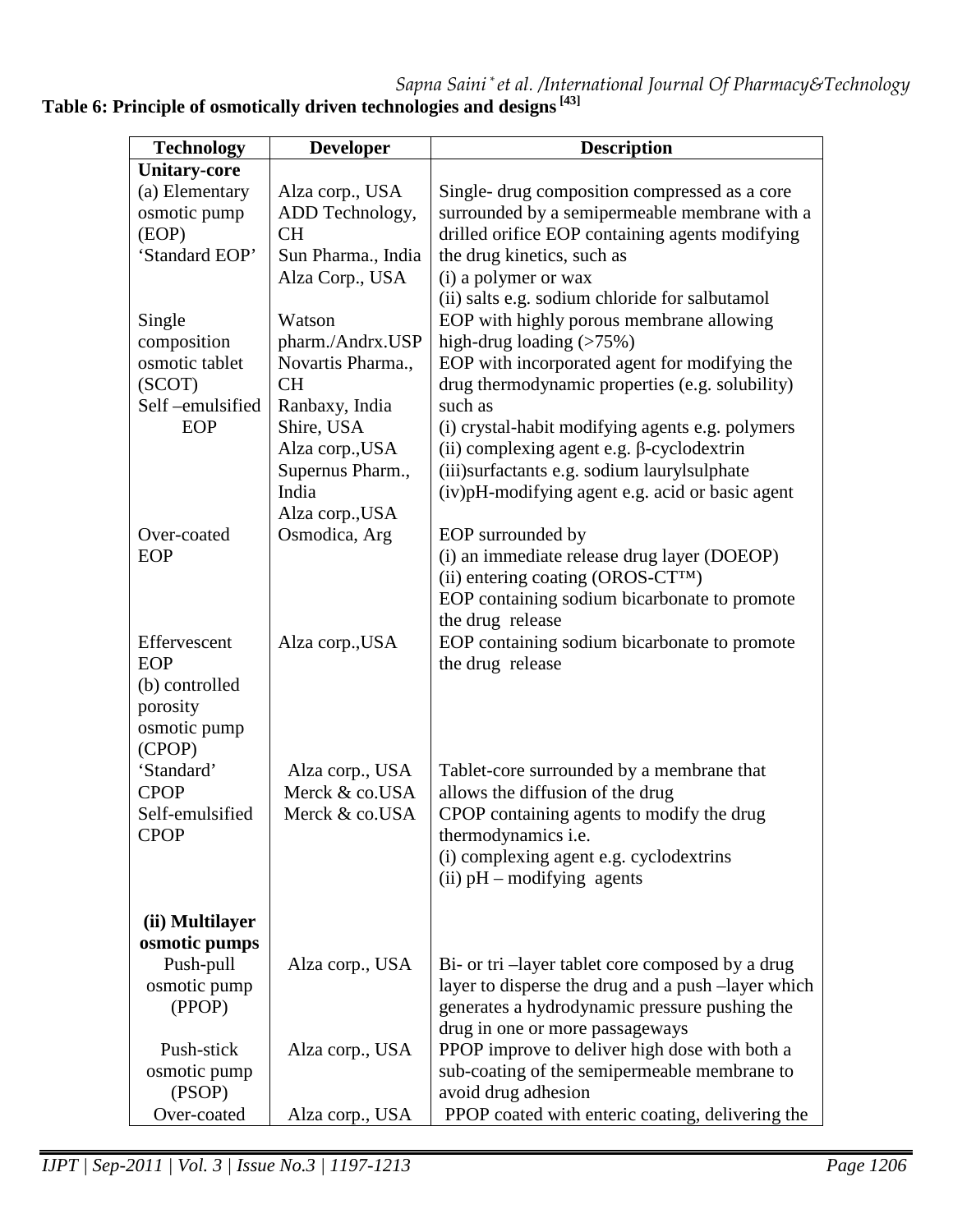|                                           |                 | Sapna Saini * et al. /International Journal Of Pharmacy&Technology                                                                  |
|-------------------------------------------|-----------------|-------------------------------------------------------------------------------------------------------------------------------------|
| <b>PPOP</b>                               |                 | drug without (OROS- $CT^{TM}$ ) or with a special<br>onset (COER-24TM)                                                              |
| Muco-adhesive<br>osmotic system<br>(MOTS) | Alza corp., USA | PPOP specially designed for buccal<br>administration of tablet                                                                      |
| (iii) Capsule-<br>based osmotic           | Alza corp., USA | System specially designed to deliver a bolus                                                                                        |
| pumps<br><b>CHRONSETTM</b>                |                 | $($ >80% drug within 15 min) for intestinal or<br>colonic absorption of protein or muco-adhesive<br>particles                       |
| <b>OSMETTM</b>                            | Alza corp., USA | Device designed to study the colonic absorption<br>of the drugs delivering the drug as bolus or over<br>a prolonged period upto 8 h |
| Asymmetric-<br>membrane<br>osmotic pump   | Pfizer. USA     | System coated subsequently with a semi<br>permeable membrane and a highly porous<br>membrane allowing higher water inflow           |
| Liquid osmotic<br>System<br>$(L-OROSTM)$  | Alza corp., USA | Osmotic system delivering either liquid, lipid-<br>lipid emulsion or solid dispersion                                               |

# **c) Novel Colon Targeted Delivery System (CODESTM)**

CODESTM is a unique CDDS technology that was designed to avoid the inherent problems associated with pH or time dependent systems.<sup>[3]</sup>. It is a combined approach of pH dependent and microbially triggered CDDS. It has been developed by utilizing a unique mechanism involving lactulose, which acts as a trigger for site-specific drug release. The system consists of traditional tablet core containing lactulose, which is over coated with acid soluble material, Eudragit E and then subsequently overcoated with an enteric material, Eudragit L.<sup>[44]</sup>



**Figure 3: Systematical design of CODESTM [45]**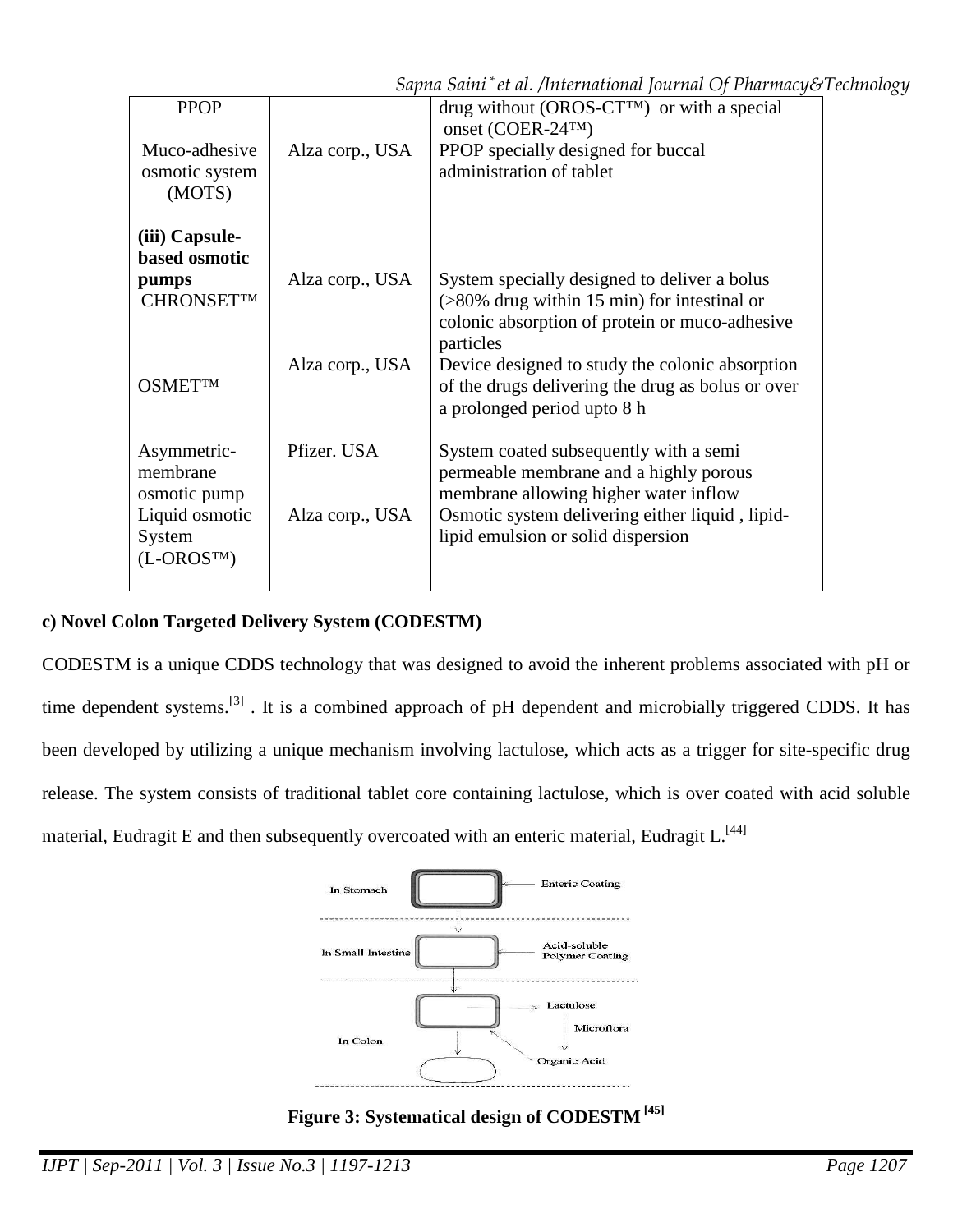The premise of the technology is that the enteric coating protects the tablet whilst it is located in the stomach and then dissolves quickly following gastric emptying. The acid-soluble material coating then protects the preparation as it passes through the alkaline pH of the small intestine. Once the tablet reaches at the colon, the lactulose within the tablet core ferments into short chain fatty acids which cause the Eudragit E coating to dissolve. This ultimately leads to the release of the contents of the tablet core in the colon.<sup>[3,45]</sup>

#### **4. Other novel drug delivery system**

Improvement in colonic drug delivery can be achieved by integrating different approaches into a single platform. For example to accelerate the enzymatically driven collapse of the carrier, an azo- dextran gel was suggested.<sup>[46]</sup> A new concept in colonic drug targeting using a combined pH- responsive and bacterial triggered drug delivery technology has been recently introduced. The combination of these independent but complementary release mechanisms should overcome the limitations of the single trigger systems and improve site specificity.<sup>[10]</sup> Bajaj amrita et al. prepared matrix system of tinidazole by using swellable and pH dependent polymers like hydroxypropyl methylcellulose (HPMC K4M and K 15 M) and Eudragit ( Eudragit L-100 and S-100). These polymers used successfully in time and pH controlled approaches for colonic delivery.<sup>[47]</sup>

#### **5. Conclusion**

Since two decades, considerable amount of research work has been carried out in the area of colon targeting. CDDS offers considerable therapeutic benefits to patients in terms of both local and systemic treatment. Although the surface area in colon is low compared to small intestine, this is compensated by the markedly slower rate of transit. Various approaches described above are quite promising and further improvements are required to achieve the high bioavailability and safe delivery of drugs to the colon.

#### **References:**

1. Chourasia M K, Jain S K. Pharmaceutical approaches to colon targeted drug delivery system. *Journal of Pharmacy and Pharmaceutical sciences,* 2003, Vol. 6, No 1, pp. 33-66.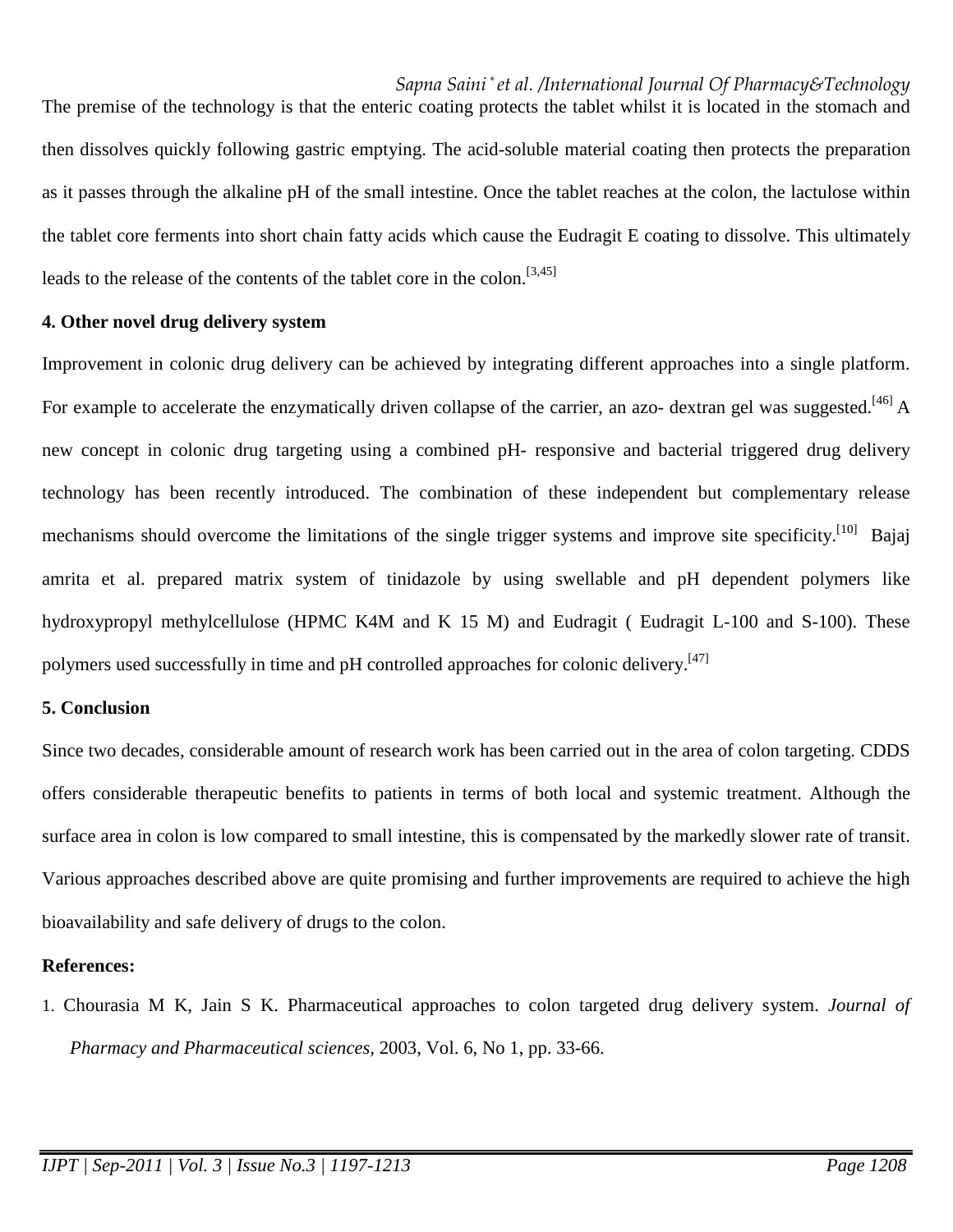- *Sapna Saini \* et al. /International Journal Of Pharmacy&Technology* 2. Wasnik Shailendra, Parmar Poonam. The design of colon-specific drug delivery system and different approaches to treat colon disease. *International Journal of Pharmaceutical Sciences Review and Research,* 2011, Vol. 6, No 2, pp. 167-177.
- 3. Tiwari Gaurav, Tiwari Ruchi, Wal Pranay, Wal Ankita, Rai Awani K. Primary and novel approaches for colon targeted drug delivery – A review*. International Journal of Drug Delivery,* 2010, Vol. 2, No 1, pp. 01-11.
- 4. Gupta P Brahma, Thakur Navneet, Jain Surabhi, Patel Priyanka, Patel Deepak, Jain Nilesh, Jain Nishi P. A comprehensive review on: colon specific Drug delivery system (CSDDS). Journal of Pharmacy Research, 2010, Vol. 3, No 7, pp. 1625-1629.
- 5. Kshirsagar SJ, Bhalekar MR, Umap RR. In vitro in vivo comparison of two pH sensitive eudragit polymers for colon specific drug delivery. *Journal of Pharmaceutical Sciences and Research,* 2009; Vol. 1, No 4, pp. 61-70.
- 6. Aurora Jack, Talwar Naresh, Pathak Vinayak. Colonic drug delivery challenges and opportunities- An overview. *European Gastroenterology Review*, Vol. 2006, pp. 1-6.
- 7. S.K.Uma Devi, R. Thiruganesh R, S.Suresh. Preparation and characterization of chitosan tablets of aceclofenac for colon targeted drug delivery. *JPRHC,* 2010, Vol. 2, No 1, pp. 46-65.
- 8. Yang Libo, Chu James S. Fix Joseph A. Colon-specific drug delivery: new approaches and in vitro in vivo evaluation. *International Journal of Pharmaceutic*s, 2002, Vol. 235, pp. 01-15.
- 9. Rangasamy Manivannan. Colon targeted drug delivery systems: A review. *International Journal of Drug Formulation & Research*, 2010, Vol. 1, No 2, pp. 30-54.
- 10. Rajguru Vishal V, Gaikward Preeti D, Bankar Vidyadhar H, Pawar Sunil P. An overview on colonic drug delivery system. *International Journal of Pharmaceutical Sciences Review and Research,* 2011, Vol. 6, No 2, pp. 197-204.
- 11. Patel Nirav, Patel Jayvadan, Gandhi Tejal, Soni Tejal, Shah Shreeraj. Novel pharmaceutical approaches for colon-specific drug delivery. An overview. *Journal of Pharmacy Research,* 2008, Vol. 1, No 1, pp. 2-10.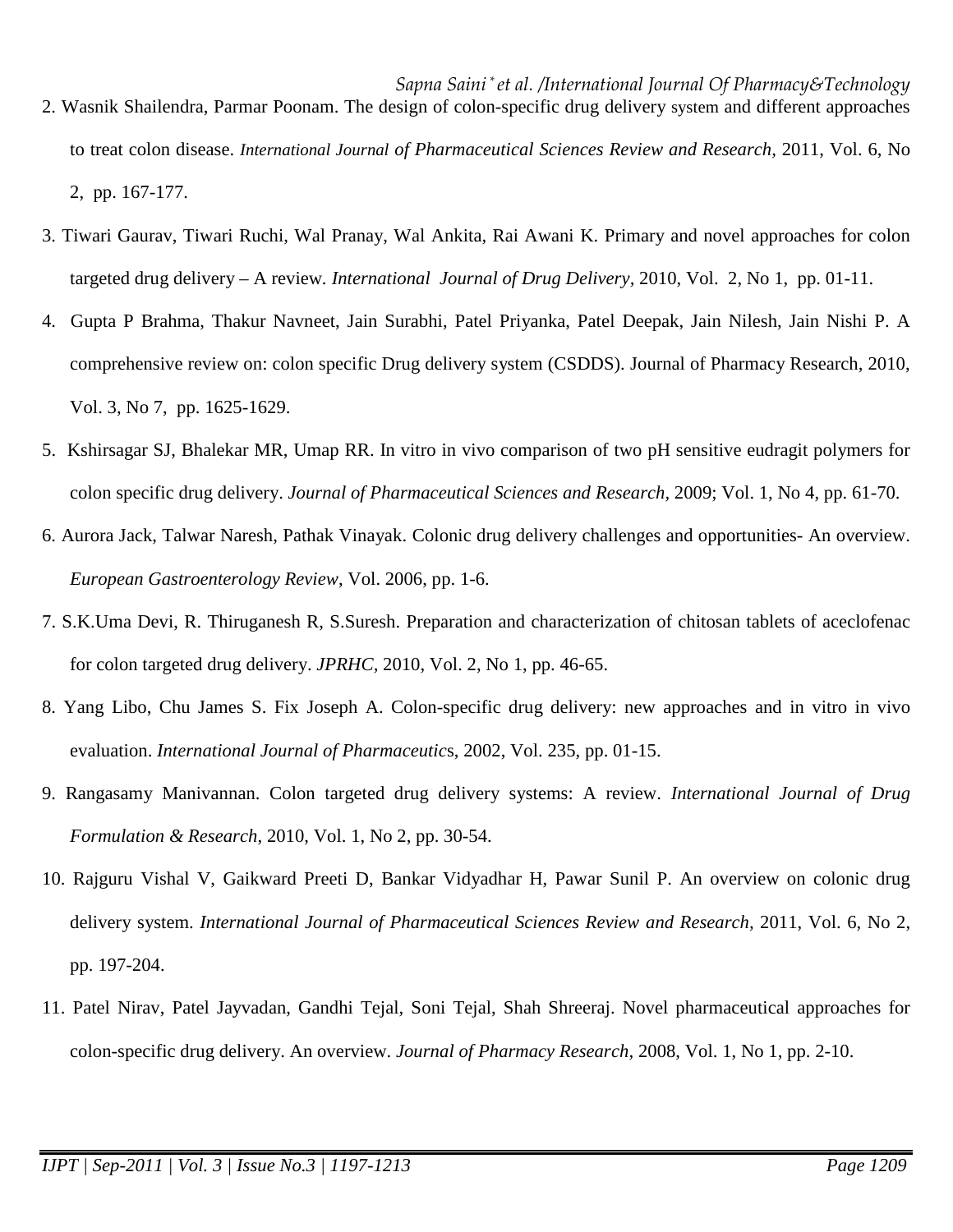- *Sapna Saini \* et al. /International Journal Of Pharmacy&Technology* 12. David R. Friend. New oral delivery systems for treatment of inflammatory bowel disease. *Advanced Drug Delivery Reviews,* 2005, Vol. 57, pp. 247-265.
- 13. Changtai XU, Shanqu LI, Borong PAN. Current drug therapy in ulcerative colitis. *Journal of Chinese Clinical Medicine,* 2009, Vol. 4, No 7, pp. 410-420.
- 14. Rudolph Markus W, Klein Sandra, Beckert Thomas E, Petereit Hans-Ulrich, Dressman Jennifer B. A new 5 aminosalicylic acid multi-unit dosage form for the therapy of ulcerative colitis. *European Journal of Pharmaceutics and Biopharmaceutics,* 2001, Vol. 51, pp. 183-190.
- 15. U.Klotz: Colon targeting of aminosalicylates for the treatment of ulcerative colitis. *Digestive and Liver Disease,* 2005, Vol. 37, pp. 381-388.
- 16. Malathi Sathiyasekaran, So. Shivbalan. Crohn's disease. *Indian Journal of Pediatrics,* 2006, Vol. 73, pp. 723- 729.
- 17. M. Prushothaman. Colon targeted drug delivery system-an overview. *Pharmainfo.net,* 2010, Vol. 8, No 2.
- 18. Singh R.K, Pandey H.P, Singh R.H. Irritable bowel syndrome: Challenges ahead. *Current Science,* 2003, Vol. 84, No 12, pp. 1525-1533.
- 19. Franziska Michor, Yoh Iwasa, Christoph Lengauer, Martin A. Nowak. Dynamics of colorectal cancer. *Seminars in Cancer Biology,* 2005, Vol. 15, pp. 484-493.
- 20. Yang Libo. Biorelevant dissolution testing of colon-specific delivery systems activated by colonic microflora. *Journal of Controlled Release,* 2008, Vol. 125, pp. 77-86.
- 21. Vandamme Th.F, Lenourry A, Charrueau C, Chaumeil J-C. The use of polysaccharides to target the drug to the colon. *Carbohydrate Polymers,* 2002, Vol. 48, pp. 219-231.
- 22. Shantha K.L., Ravichandran P., Rao K. Panduranga. Azo polymeric hydrogels for colon targeted drug delivery. *Biomaterials,* 1995, Vol. 16, pp. 1313-1318.
- 23. Philip Anil K, Philip Betty. Colon targeted drug delivery system: A review on primary and novel approaches. *Oman Medical Journal,* 2010, Vol. 25, No 2, pp. 70-78.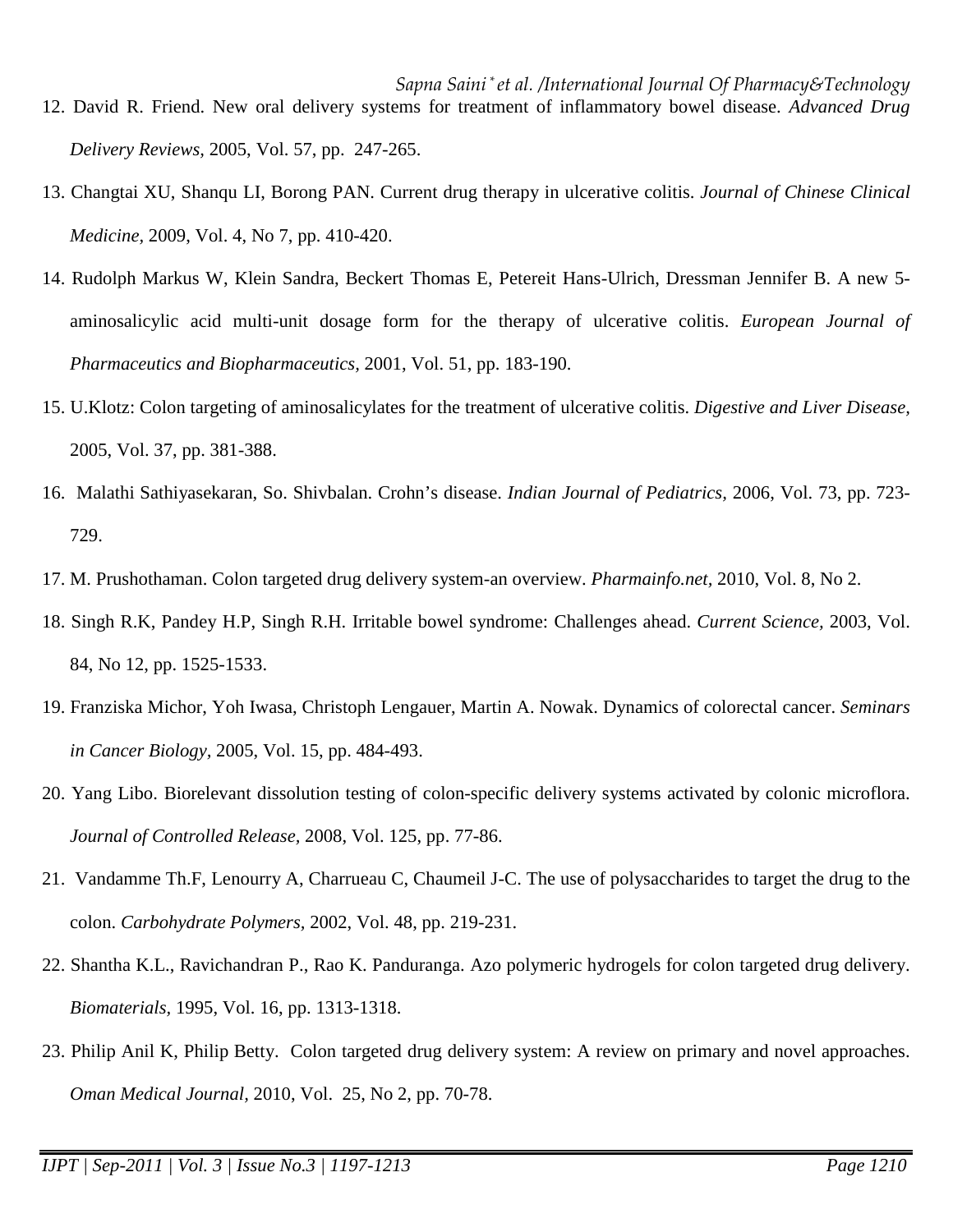- *Sapna Saini \* et al. /International Journal Of Pharmacy&Technology* 24. Sihna V.R, Kumria Rachna. Microbially triggered drug delivery to the colon. *European Journal of Pharmaceutical Sciences,* 2003, Vol. 18, pp. 3-18.
- 25. Sinha V. R, Kumria Rachna. Polysaccharides in colon –specific delivery. *International Journal of Pharmaceutics,* 2001, Vol. 224, pp. 19-38.
- 26. Kriti S Pawar, Sambhaji P Pawar, Vishnu A Patel. Microbial polysaccharidases in colon specific drug delivery. *International Journal of Pharmaceutical Sciences Review and Research,* 2011, Vol. 6, No 2, pp. 188-196.
- 27. Kumar Ravi, Patil M.B., Patil Sachin R., Paschapur Mahesh S. Polysaccharides based colon specific drug delivery: A review. *International Journal of Pharmtech Research,* 2009, Vol. 1, No 2, pp. 334-346.
- 28. Singh Brahma N. Modified release solid formulation for colonic delivery. *Recent Patents on Drug Delivery and Formulation,* 2007, Vol. 1, pp. 53-63.
- 29. Balamuralidhara V, Pramodkumar TM, Surajana N, Venkatesh MP, Gupta N. Vishal, Krishna KL, Gangadharappa HV. pH sensitive drug delivery systems: A review. *American Journal of Drug Discovery and Development,* 2011, Vol. 1, No 1, pp. 24-28.
- 30. Sarasija S, Hota A. Colon-specific drug delivery systems. *Indian J. Pharm. Sci*, 2000, Vol. 62, No 1, pp. 1-8.
- 31. Zahirul M, Khan I, Prebeg Zeljko, Kurjakovic Nevenka. A pH-dependent colon targeted oral drug delivery system using methacrylic acid copolymers I.Manipulation of drug release using Eudragit® S100 Combinations. *Journal of Controlled Release,* 1999, Vol. 58, pp. 215-222.
- 32. Liu Fang, Moreno Paloma, Basit Abdul W. A novel double-coating approach for improved pH-triggered delivery to the ileo-colonic region of the gastrointestinal tract. *European Journal of Pharmaceutics and Biopharmaceutics,* 2010, Vol. 74, pp. 311-315.
- 33. Patel Mayur M, Patel Santnu L, Bhadani Manish N, Shah Tejal J, Amin Avani F. A synchronous colon-specific drug delivery system for orally administered mesalamine. *Acta Pharmaceutica Sciencia,* 2009, Vol. 51, pp 251- 260.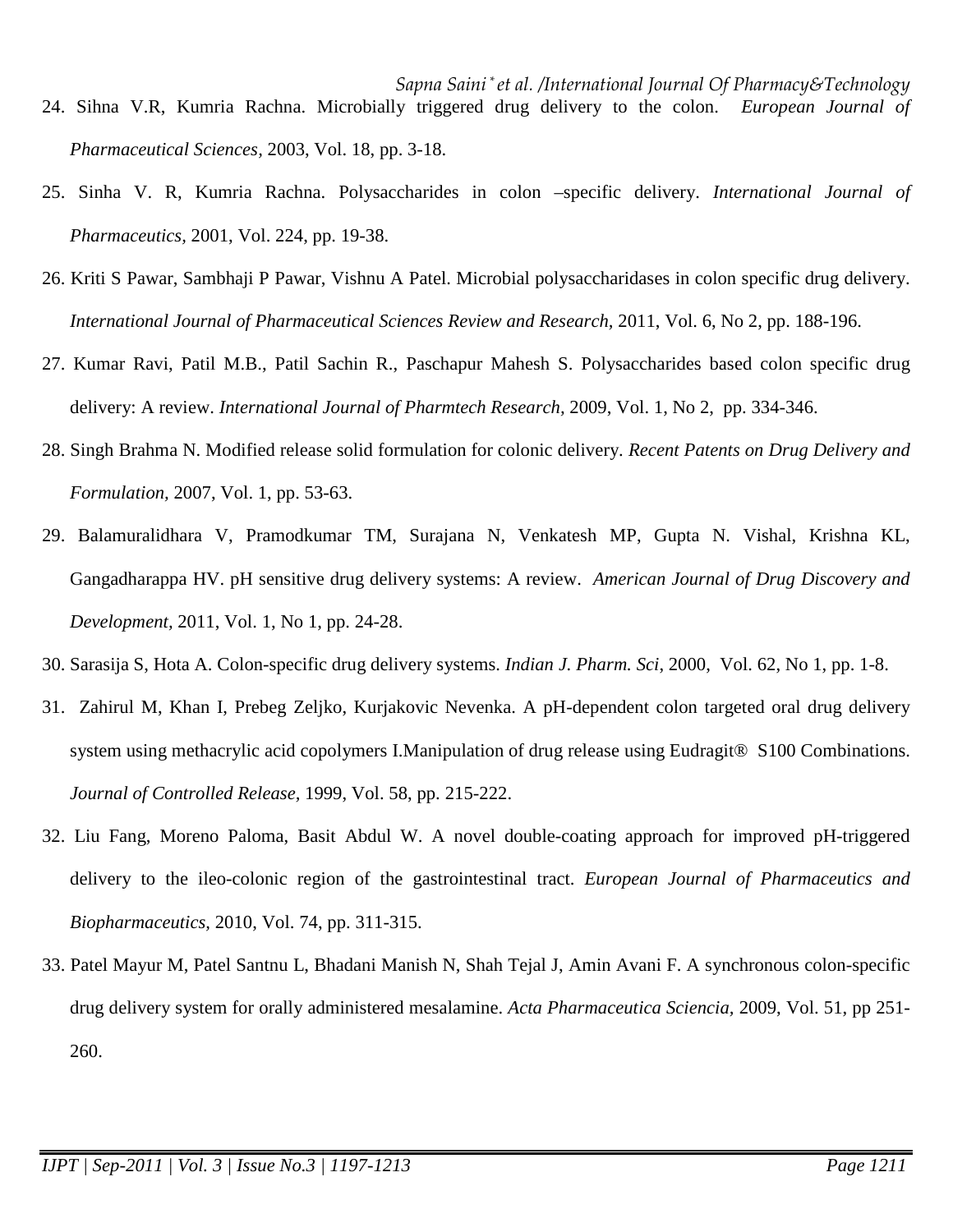- *Sapna Saini \* et al. /International Journal Of Pharmacy&Technology* 34. Sangalli M.E, Maroni A, Foppoli A, Zema L, Giordono F, Gazzaniga A. Different HPMC viscosity grades as coating agents for an oral time and /or site-controlled delivery system: a study on process parameters and in vitro performances. *European Journal of Pharmaceutical Sciences,* 2004, Vol. 22, pp. 469-476.
- 35. Dietdeliveryny.com2009/12/23, Colon targeted drug delivery systems: an overview by Pareek Auhutosh, Rathore Kamal Singh.
- 36. Motoki Muraoka, Zhaopeng Hu, Tatsuharu Shimokawa, Syu-ichi Sekino, Ri-e Kuroghoshi, Yoshiko Kuboi, Yukako Yoshikawa, Kanji Takada. Evaluation of intestinal pressure-controlled colon delivery capsules containing caffeine as a model drug in human volunteers. *Journal of Controlled Release,* 1998, Vol. 52, pp. 119-129.
- 37. Zhaopeng Hu, Shunsuke Mawatri, Nobuhito Shibata, Kanji Takada, Hiroshi Yoshikawa, Akira Arakawa, Yoshikazu Yoshida. Application of a biomagnetic measurement system (BMS) to the evaluation of the gastrointestinal transit of intestinal pressure-controlled colon delivery capsules (PCDCs) in human subjects. *Pharmaceutical Research,* 2000, Vol. 17, No 2, pp. 160-167.
- 38. Hu Z, Kimura Go, Mawatari Shunsuke, Shimokawa Tatsuhiro, Takada Kanji. New preparation method of intestinal pressure-controlled colon delivery capsules by coating machine and evaluation in beagle dogs. *Journal of Controlled Release,* 1998, Vol. 56, pp. 293-302.
- 39. Gupta Roop N, Gupta Rakesh, Basniwal Pawan K, Rathore Garvendra S. Osmotically Controlled Oral Drug Delivery System: A review*. International journal of Pharmaceutical Sciences,* 2009, Vol. 1, No 2, pp. 269-275.
- 40. Sharma Shailesh, Osmotic controlled drug delivery system, Pharmainfo.net, 2008, Vol. 6, No 3.
- 41. Ch. Ajay Babu, M. Prasad Rao, Vijaya Ratna J. Controlled-porosity osmotic pump tablets-an overview. *Journal of Pharmaceutical Research and Health Care*, 2010, Vol. 2, No 1, pp. 114-126.
- 42. Gupta P Bharma, Thakur Navneet, Jain P Nishi, Jitender Banweer, Jain Surendra. Osmotically controlled drug delivery system with associated drugs. *Journal of Pharmacy and Pharmaceutical Sciences,* 2010, Vol. 13, No 3, pp. 571-588